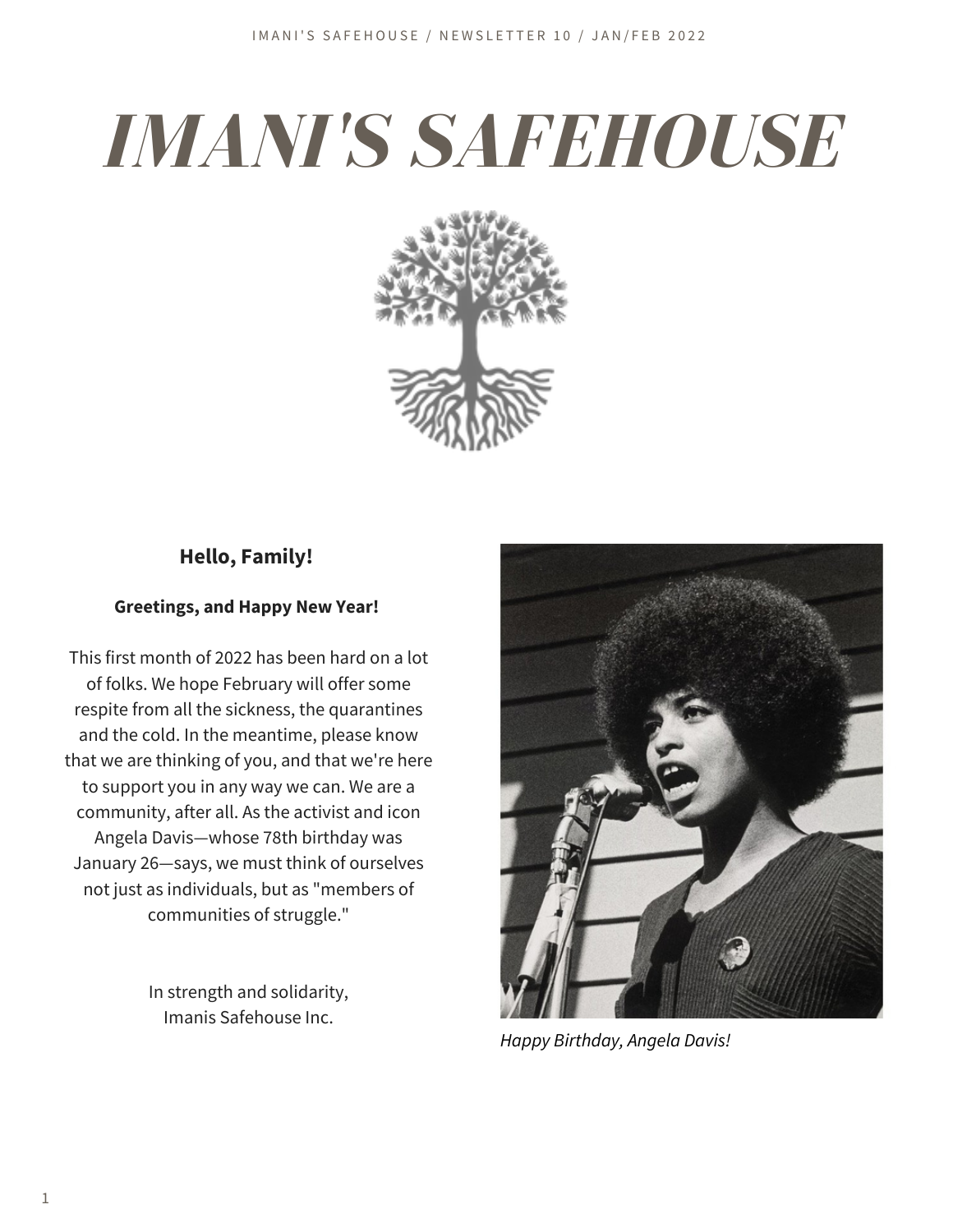#### IMANI'S SAFEHOUSE / NEWSLETTER 10 / JAN/FEB 2022

### *UNTITLED* **BY KIM WILLIAMS**

My mind wanders to places far beyond where I am Slipping away into the abyss Another elsewhere Voices fade into the background White noise just taking up space Blank spaces await to be filled like sand in an hour glass After its turned Topsy turvy are thoughts reflected in doodlings on paper as lines beggin for attention to be written on Staring into a world that truly interests me Bringing happiness to the Crevices of my heart shining light on those dark places Illuminating the corners with imagination images of a life of grandeur places of peace joyful things physically here mentally there

going where I please but only visiting the others around me keep me grounded next to them umbilicalled to the present tethered to the now arriving back to the immediate hoping they don't notice my blank stare a gaze into not here if only they knew that I left briefly then I discover they may have left too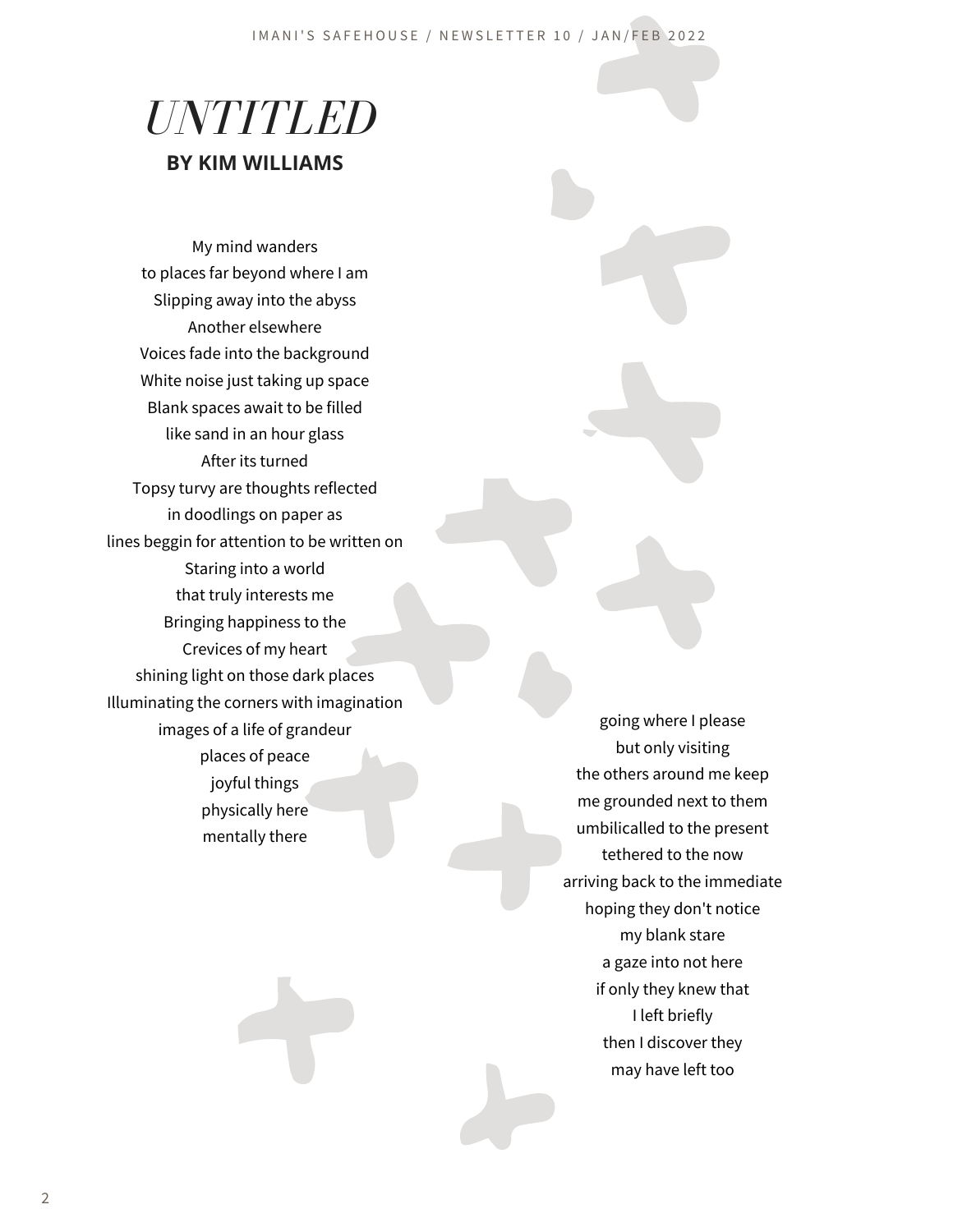## *ERIC ADAMS SWORN IN AS MAYOR*

Eric Adams was sworn in as New York City's 110th mayor on December 31, 2021. Adams, a former NYPD officer who served as Brooklyn Borough President, takes office as the city faces a new surge in COVID-19 cases due to the highly-contagious Omicron variant. He also faces challenges from a progressive—and for the first time in the body's history, majorityfemale—City Council. Before taking office, Adams, spurred by the ongoing humanitarian crisis at Rikers, announced that he would reinstate the practice of solitary confinement in city jails.

A letter, signed by 29 incoming city council members, blasted the incoming mayor's decision, arguing that solitary confinement is inhumane and leads to more violence. "Solitary confinement is considered by the United Nations, human rights organizations, and medical and mental health experts to be a form of torture," the letter read in part.

Adams fired back, invoking his experience as a police officer. "The one thing that's different from everyone that signed that letter and Eric Adams: I wore a bulletproof vest for 22 years and protected the people of this city," he said in a December news conference. "And when you do that, then you have the right to question me on safety and public safety matters."

Adams' response sets a disturbing precedent, suggesting that his decisions about crime and safety are beyond question, even when they are in direct conflict with the will of the people.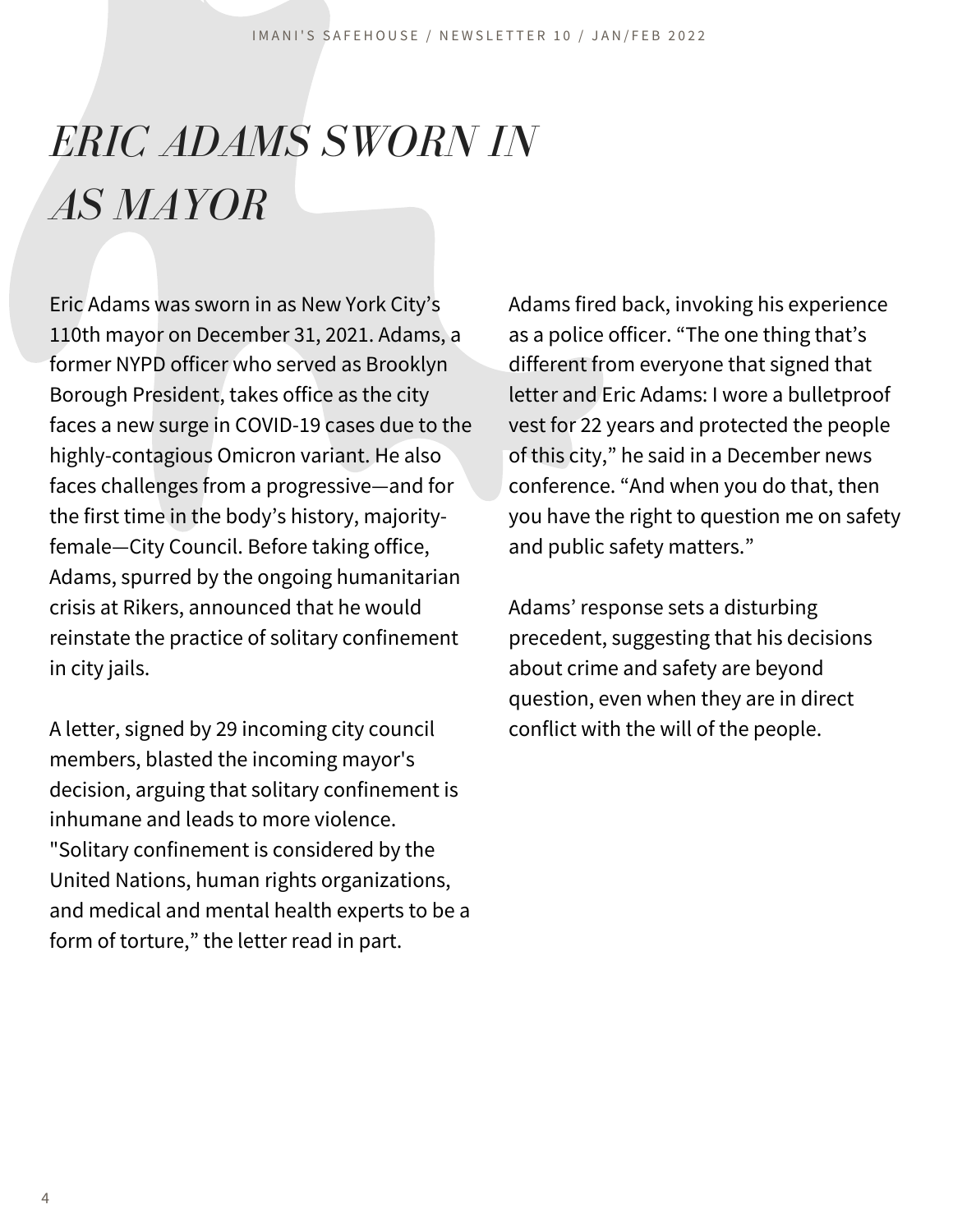

### **BY JULIE HERRNKIND**

All I ever Wanted was to be held All I ever got was broken like a nut's shell All I ever Wanted was to have a family All I ever got was separated unconditionally All I ever Wanted was to be loved All I ever got was nothing and above All I ever Wanted was to belong to someone All I ever got was kicked and shoved All I ever Wanted was to be everything they weren't All I ever got wasn't much different All I ever Wanted is still in my soul All I ever got would make your blood run cold All I ever Wanted was to have peace All I ever got was the war that doesn't just rage inside of me All I ever Wanted was to make a difference All I ever got was that I survived with indifference All I ever Wanted was to be a mother All I ever got was now scattered like the leaves in the wind, unremembered by everyone but me All I ever Wanted was to feel intertwined All I ever got shook me loose, like an earthquake of independence with a noose ll I ever Wanted was to see the good

ll I ever got was ransacked with bad news All I ever Wanted was the truth All I ever got was all in the news All I ever Wanted was to see the stars All I ever got was twinkle, twinkle why you wishing on that star All I ever Wanted was to gain some understanding to this pain All I ever got was it's going to be okay All I ever Wanted was a future to be proud of All I ever got was worse than those before me that ended up condemning me All I ever Wanted was to ease these dreams All I ever got was my silenced screams All I ever Wanted was to have a sane reality All I ever got was pure hell unless living inside of me All I ever Wanted was to let go All I ever got was a will that must have been sent from above and that was pure hell not love All I ever Wanted was not to be left alone All I ever got was a broken home All I ever wanted is you All I ever got was a standard fuck you All I ever wanted was to squash these fears All I ever got was 25 years All I ever wanted was to believe All I ever got was my broken dreams surrounding me